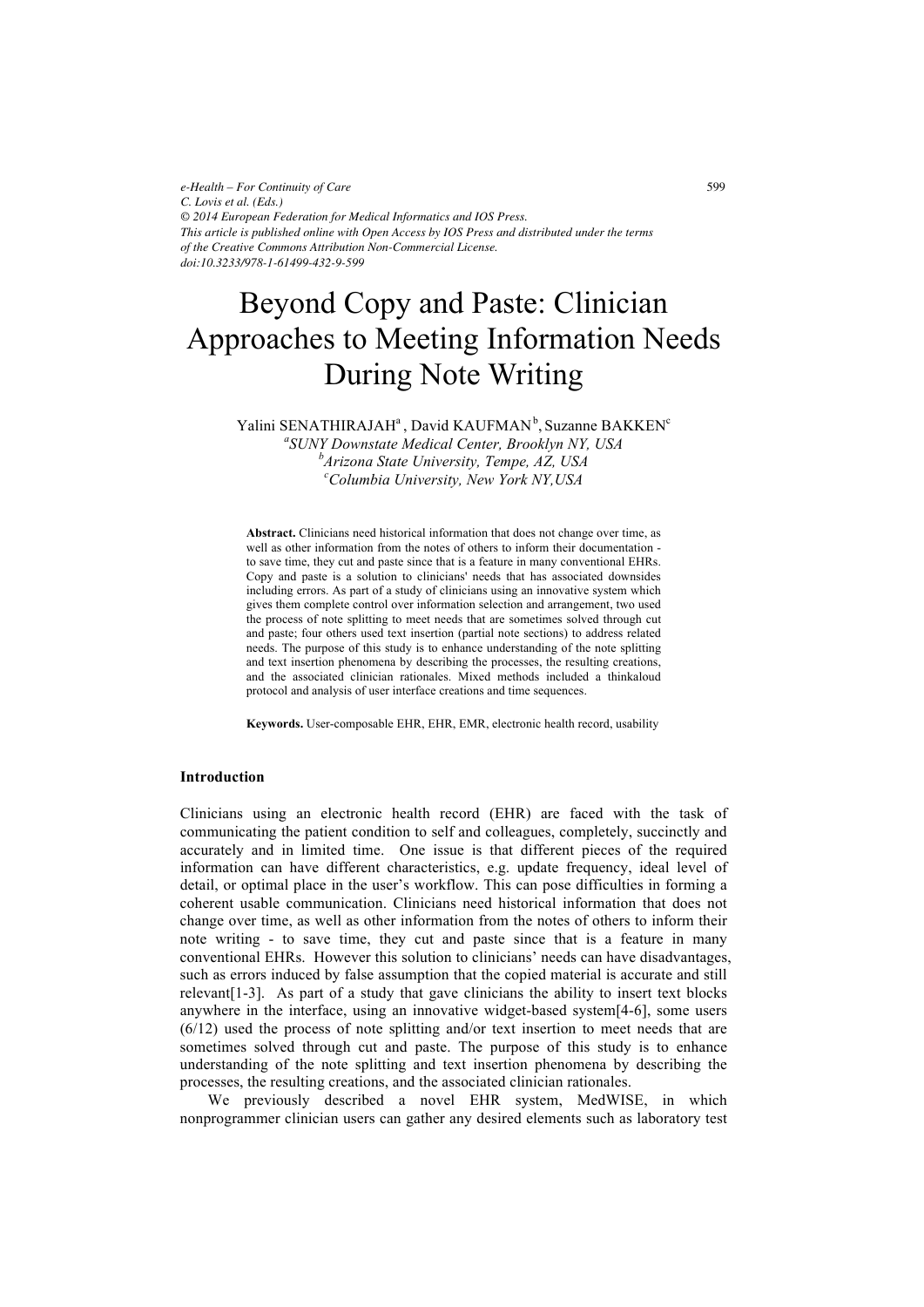results, clinical notes, X-ray reports, RSS feeds, or other information on the same screen by drag/drop[4-6]. This includes the ability to incorporate text blocks anywhere in the interface, via the 'stickynote' widget (see Figures 1 and 2). Clinicians can also create and share entire interfaces, which may be patient-specific or reflect specialty or individual preferences. One aim of giving clinician users control to design the EHR is that they may use this freedom to solve existing problems, leveraging their extensive domain and contextual knowledge to create technological solutions better fitting their needs. Here we examine note splitting and block text insertions as examples of such problem-solving. We have reported more complete descriptions of MedWISE and its  $use[4-6]$ .

# **1. Methods**

Thirteen clinicians (10 residents, 2 attending physicians, and one physician assistant (PA)) were recruited via a focus group announcement and email from the hospitalist and nephrology divisions of NYP. The protocol was approved by the Institutional Review Board of Columbia University. Clinicians gave informed consent before data collection and were each compensated \$100 for a two-hour session.

Clinicians were given four real patient cases and asked to assume that they would be taking over care of the patients. They were asked to think aloud as they used MedWISE. To simulate a typical realistic care situation, clinicians were not given instructions regarding use of specific widgets or the order in which to view and organize information. For cases 1 and 2, they were instructed to use MedWISE in any way they wished, in order to familiarize themselves with the patient's condition and state their respective assessments, diagnoses, and plans. For case 3, they were also asked to prepare a screen layout that would be shared with colleagues. For patient case 4, they were told they had ten minutes to view information before summarizing.

Think-aloud protocols [7] from the thirteen users were transcribed and coded according to two coding schemata, which were also applied to the associated screen actions: 1) the schema of Hassebrock and Prietula[8] for diagnostic reasoning: data examination, data exploration, data explanation, hypothesis evaluation, discrepancy processing, meta-reasoning, and summarization; 2) an investigator-derived schema identifying elements pertaining to HCI; some elements were based upon literature pertaining to the intelligent use of space in workplaces[9]. These included behaviors and codes such as spat (spatial arrangement), creat (creation), rati (rationale for the action), split (note splitting), sugg (suggestions), note (note creation), region (assigning regions of the screen for particular purposes), and so on. Data were coded by one investigator (YS) and reviewed by a second (SB) to support the qualitative research criterion of auditability[10].

#### **2. Results and discussion**

We surveyed users about their computer skills. All but two users used social networks. One rated himself 'expert' in computer knowledge, seven rated themselves 'above average', and five rated themselves 'average'. Nine used EHRs from other locations, usually from home. Table 1 summarizes subject demographics and their use of EHRs.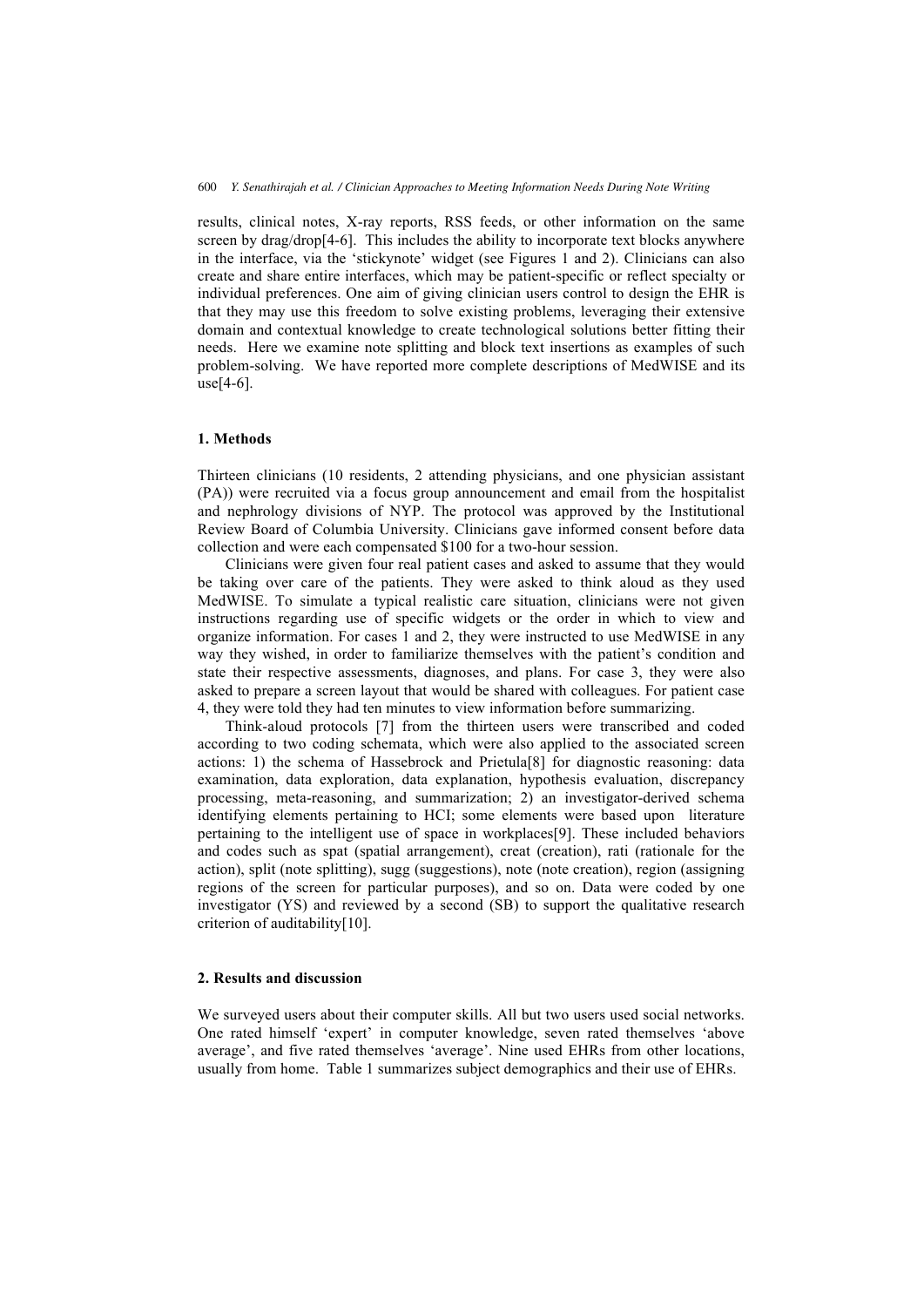| Demographic          | <b>Average Time</b> | Range                         |
|----------------------|---------------------|-------------------------------|
| Service at NYP       | $2.5 \text{ yr}$    | $4 \text{ mo-}6.5 \text{yr}$  |
| Work in field        | $3.3 \text{ yr}$    | 4 mo-7 yr                     |
| WebCIS use           | 2.4yr               | $4 \text{ mo-}6.5 \text{ yr}$ |
| Eclipsys use         | 1.9 <sub>yr</sub>   | 4 mo-4.5 yr                   |
| Other EHR use $-5.7$ | $2.7 \text{ yr}$    | $0-6.5$ yr                    |
| Hours/week           |                     |                               |
| WebCIS               | 26.6 <sub>hr</sub>  | 8 hr-80 hr                    |
| Eclipsys             | 25.8 <sub>hr</sub>  | 8 hr-80 hr                    |

**Table 1.** User demographics and EHR use.

Users created a variety of interfaces, described in Senathirajah, Kaufman, Bakken, [11]. Six of twelve users (including the PA and one attending) made use of the stickynote, two using it to split notes into multiple sections (in six interfaces total), and four to insert text blocks (e.g., to-do lists, medications and problems) in different parts of the screen for particular purposes (in ten interfaces total). Common note parts were: a) orienting 2-4-line summaries (n=5), b) orienting problems and task lists (n=5), c) active issues/history/medications (n=5), d) problems, medications, plan/tasks (n=2).

Some users sought to address perceived limitations in current conventional systems, and had reflected on a logistical difficulty created by copy-paste, eloquently described by one user: "…for example you're not taking a social history or family history at every single visit but it'll show up in every single note, which … takes up a lot of room and makes the note way longer than it has to be. The problem is that you don't include it, if you want to see it you have to go clicking through note, note, note, and it takes forever. So… have a section of things that aren't necessarily going to be updated every single time, and if something updates it it's fine, but … my most recent progress note will be pretty tight."

This user split the usual clinical note into Background Information and Active Issues sticky notes placed in different columns (Figure 1). He stated that this would allow the less-frequently updated background to be available but separate, allowing a 'clean' active issues section. Another placed a brief 3-line patient summary in the top left-hand corner to orient readers 'as soon as you get to the page', the medication list with other action items, and a health care maintenance list with related labs (Figure 2). Likewise, another placed a problem list and task list in different parts of the screen to structure work processes. Orienting summaries in the upper left corner and to-do lists in the upper right were consistent with a general pattern of left-right progression from orienting information to action items, described in [11]. Another example of user creativity includes the use of the stickynote and column organization as a way to convey a task list. The user stacked lab panels to be monitored in one column with a stickynote saying 'labs to monitor' addressed to subsequent team members caring for the patient. This was faster than writing a list and,made the same widgets serve both display and task list purposes.

Some users gave reflective rationales for their actions. The flexible functionality allowed them to structure information display according to data characteristics and clinician needs, bringing to the surface that which is currently important while leaving other information available. Splitting notes lets the level of detail be suited to the function; thus a 3-line high-level summary served to orient the reader at the beginning of case review while a detailed task list placed at right gave appropriate information toward the session end. Information could be grouped with other EHR elements on the basis of common function. Wrenn et al. suggested modular note formats in which the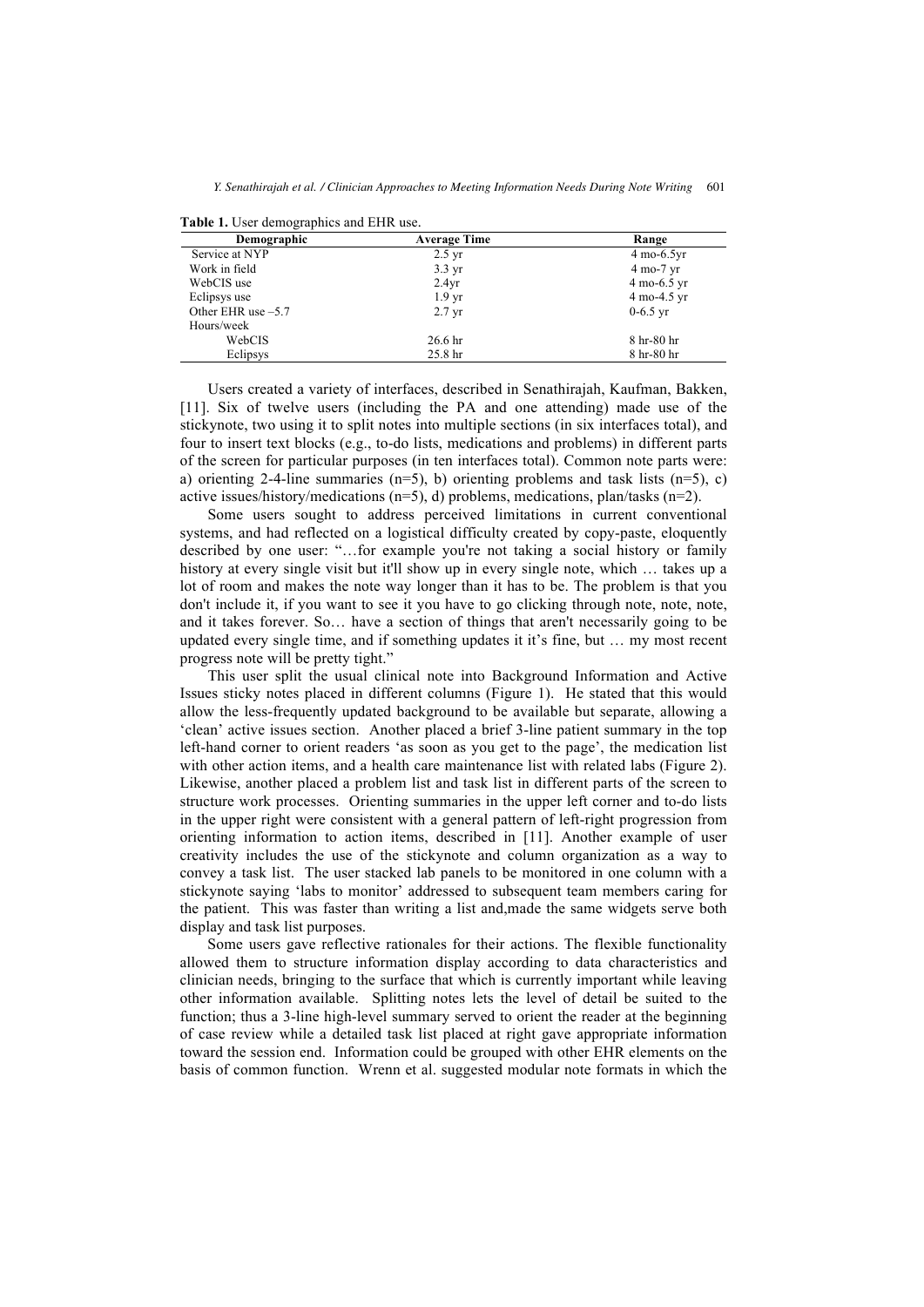most recent note may link to other note sections as a strategy for reducing cut and paste; our users essentially did this[12].



**Figure 1**. The user split the notes into background information and active issues; the latter is updated frequently while the former is easily available if needed.



| <b>All Nation</b>                                                                                                                          | G Inset also                                                                                                                                   | all rotes                                                                                                                                                                      |                    |         |      |  |
|--------------------------------------------------------------------------------------------------------------------------------------------|------------------------------------------------------------------------------------------------------------------------------------------------|--------------------------------------------------------------------------------------------------------------------------------------------------------------------------------|--------------------|---------|------|--|
| yo M<br>199.8%<br>perpheral vascular doeses<br><b>AAA</b> repair.<br>CKD 7 2/2 RAS (anglogram Neg)<br>OTHER GLINICAL NOTE 2008-03-10-15.00 | Plot lab results:<br>Zoom: 1d Sd 1m 3m 6m 1x 5x max<br>-CHOLESTEROL (mg/dl)<br>$-CREATININE$ (n)<br>275                                        | <b>Medications:</b><br>ecasa 81 gd<br>toprol xl 50 gd.<br>leitor 20 gd<br>proscar 5 od<br>Fremax, 8 od<br>neurontin 900 bid (but taking only 900 ghs,<br>ow requests 1200 bid) |                    |         |      |  |
| <b>CONTRACTOR</b><br>Hostc 6.4<br>PSA03<br>Microsib 104<br>CT: Status post type A dissection of the aorts is complex                       | 츼<br>220                                                                                                                                       | viagra 50 pm, cialisfevitra<br>floriase 1 bid in spring<br>Isingeri 10<br><b>EXID Labs</b>                                                                                     |                    |         |      |  |
| intimal fing as described in. Both to one take lumen are<br>opacified. Anounysmal dilatations of the distal ascending                      | 165                                                                                                                                            | <b>Test</b>                                                                                                                                                                    | Result Bancer      |         | Link |  |
| sorts, sortic arch and descending thoracic sorts are<br>unchanged since prior examination.                                                 |                                                                                                                                                | NA.                                                                                                                                                                            | 145.0              | 136-146 | make |  |
| AP:<br>zo M with complex vaccular for nit forget                                                                                           | mg/di<br>110                                                                                                                                   | ĸ                                                                                                                                                                              | 3.4                | 3.6-5.0 | maat |  |
| retropertoneal bleed w/hypotension from attempted<br>stenting of thoracic aortic aneurysm.                                                 |                                                                                                                                                | <b>PHOSPHORUS 8.2</b>                                                                                                                                                          |                    | 2543    | most |  |
| -> tlu vascular niedcine, cort current reg.<br>DM, technically meets criteria and HbA1c better but                                         | 55                                                                                                                                             | Distortes                                                                                                                                                                      |                    |         |      |  |
| marcroak-<br>-- tolow Hastc; det interventions, microalb, eye exam,                                                                        |                                                                                                                                                | Test                                                                                                                                                                           | Renut Range        |         | ting |  |
| cont lisinopri 10<br>EFH -- falling medis                                                                                                  |                                                                                                                                                | HEMODLOBE 5.5                                                                                                                                                                  | 4.8                |         | ×    |  |
| -- + consider TURP                                                                                                                         | April 5<br>Jan'05                                                                                                                              | <b>OLUC</b>                                                                                                                                                                    | 130.0 50-110 most. |         |      |  |
| RTC - 6 mths since going to DR<br>chol 155 LDL 74<br>Status: F .: VA then by:                                                              | Ŋ<br>A OLIGO DI OLIGO F<br>$\overline{\mathbf{r}}$                                                                                             |                                                                                                                                                                                |                    |         |      |  |
|                                                                                                                                            | ABSOLUTE NRBC C<br><b>ACETALDEHYDE</b><br>٠<br>٠<br><b>Notes</b><br><b>HOM</b><br>Diabetic Maintainace:<br>Eye<br>Foot<br>and the state of the |                                                                                                                                                                                |                    |         |      |  |

**Figure 2**. The user created a 3-line summary at upper left, the first area viewed, to orient himself, and placed data with healthcare maintenance issues in the middle column, with custom lab panels to monitor and medications in the right column.